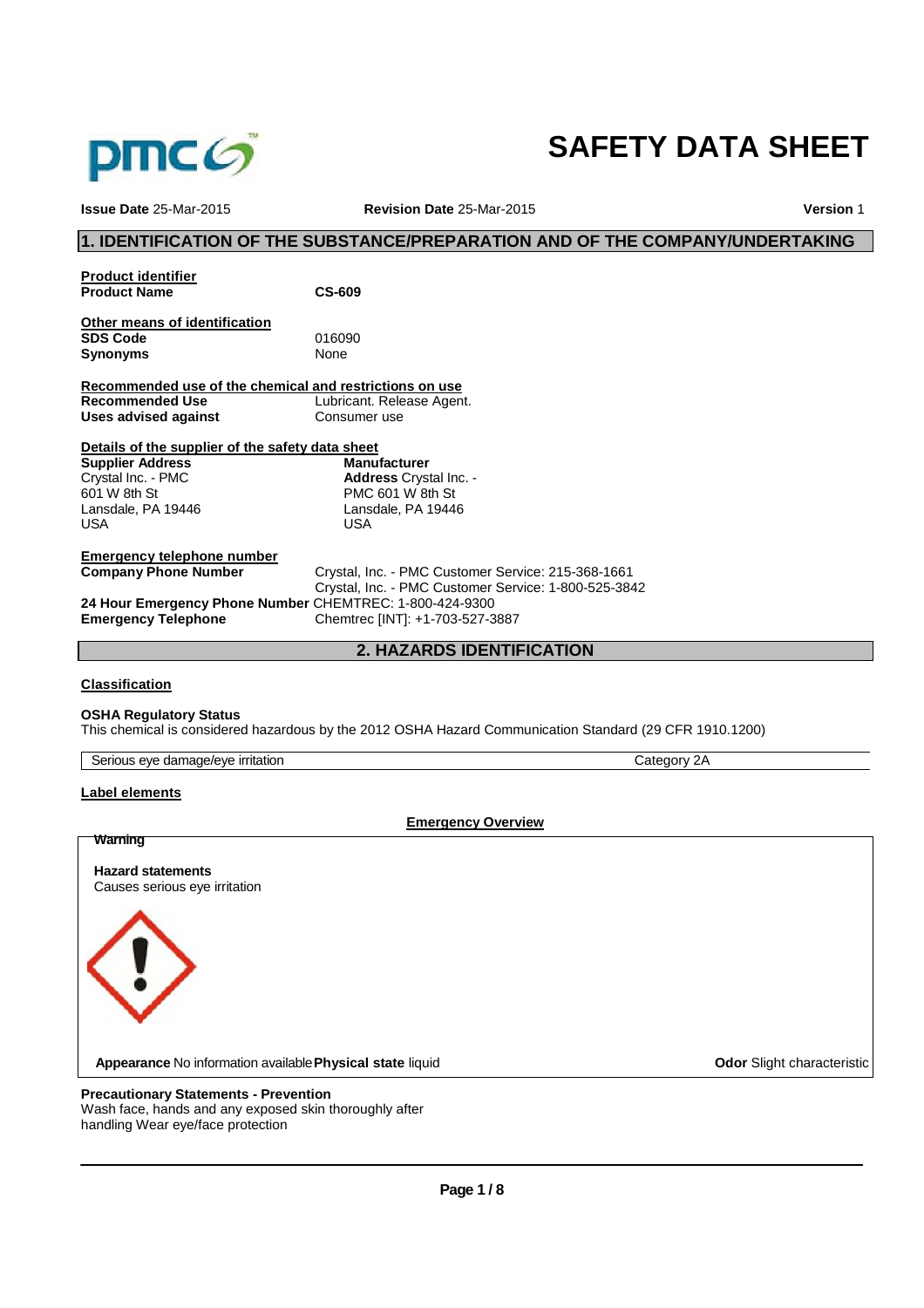### **Precautionary Statements - Response**

Get medical advice/attention if you feel unwell

IF IN EYES: Rinse cautiously with water for several minutes. Remove contact lenses, if present and easy to do. Continue rinsing. If eye irritation persists: Get medical advice/attention.

IF ON SKIN: Wash with plenty of soap and water. If skin irritation or rash occurs: Get medical advice/attention.

IF INHALED: Remove victim to fresh air and keep at rest in a position comfortable for breathing. If experiencing respiratory symptoms: Call a POISON CENTER or doctor/physician.

IF SWALLOWED: Rinse mouth. DO NOT induce vomiting. Drink 1 or 2 glasses of water. Get medical advice/attention if you feel unwell.

### **Hazards not otherwise classified (HNOC)**

**Other Information**

Harmful to aquatic life with long lasting effects. Harmful to aquatic life.<br>Unknown Acute Toxicity 26.936% of the mixture consists of 26.936% of the mixture consists of ingredient(s) of unknown toxicity

# **3. COMPOSITION/INFORMATION ON INGREDIENTS**

**Chemical nature aqueous solution.** 

| <b>Chemical Name</b>                | <b>CAS No</b> | Weight-% | <b>Trade Secret</b> |
|-------------------------------------|---------------|----------|---------------------|
| Coconut Fatty Acids, Potassium Salt | 61789-30-8    | 25-30    |                     |
| Glvcerol                            | $56 - 81 - 5$ | ເວ       |                     |
| EDTA tetrasodium salt               | 64-02-8       | ເວ       |                     |

\* The exact percentage (concentration) of composition has been withheld as a trade secret. If CAS number is "proprietary", the specific chemical identity and percentage of composition has been withheld as a trade secret.

# **4. FIRST AID MEASURES**

### **First aid measures**

| Eye contact                                                 | Immediately flush with plenty of water. After initial flushing, remove any contact lenses and<br>continue flushing for at least 15 minutes. Keep eye wide open while rinsing. (Get<br>medical attention immediately if irritation persists.). |
|-------------------------------------------------------------|-----------------------------------------------------------------------------------------------------------------------------------------------------------------------------------------------------------------------------------------------|
| <b>Skin Contact</b>                                         | Wash skin with soap and water. (Get medical attention immediately if symptoms occur.).                                                                                                                                                        |
| <b>Inhalation</b>                                           | Remove to fresh air. (Get medical attention immediately if symptoms occur.).                                                                                                                                                                  |
| Ingestion                                                   | Clean mouth with water and drink afterwards plenty of water. (Get medical attention<br>immediately if symptoms occur.).                                                                                                                       |
| Most important symptoms and effects, both acute and delayed |                                                                                                                                                                                                                                               |
| <b>Symptoms</b>                                             | No information available.                                                                                                                                                                                                                     |
|                                                             | Indication of any immediate medical attention and special treatment needed                                                                                                                                                                    |
| Note to physicians                                          | Treat symptomatically.                                                                                                                                                                                                                        |

# **5. FIRE-FIGHTING MEASURES**

### **Suitable extinguishing media**

Water spray (fog), Carbon dioxide (CO2), Foam, Dry chemical, ABC-powder

**Unsuitable extinguishing media** Do not use a solid water stream as it may scatter and spread fire. Do not use straight streams.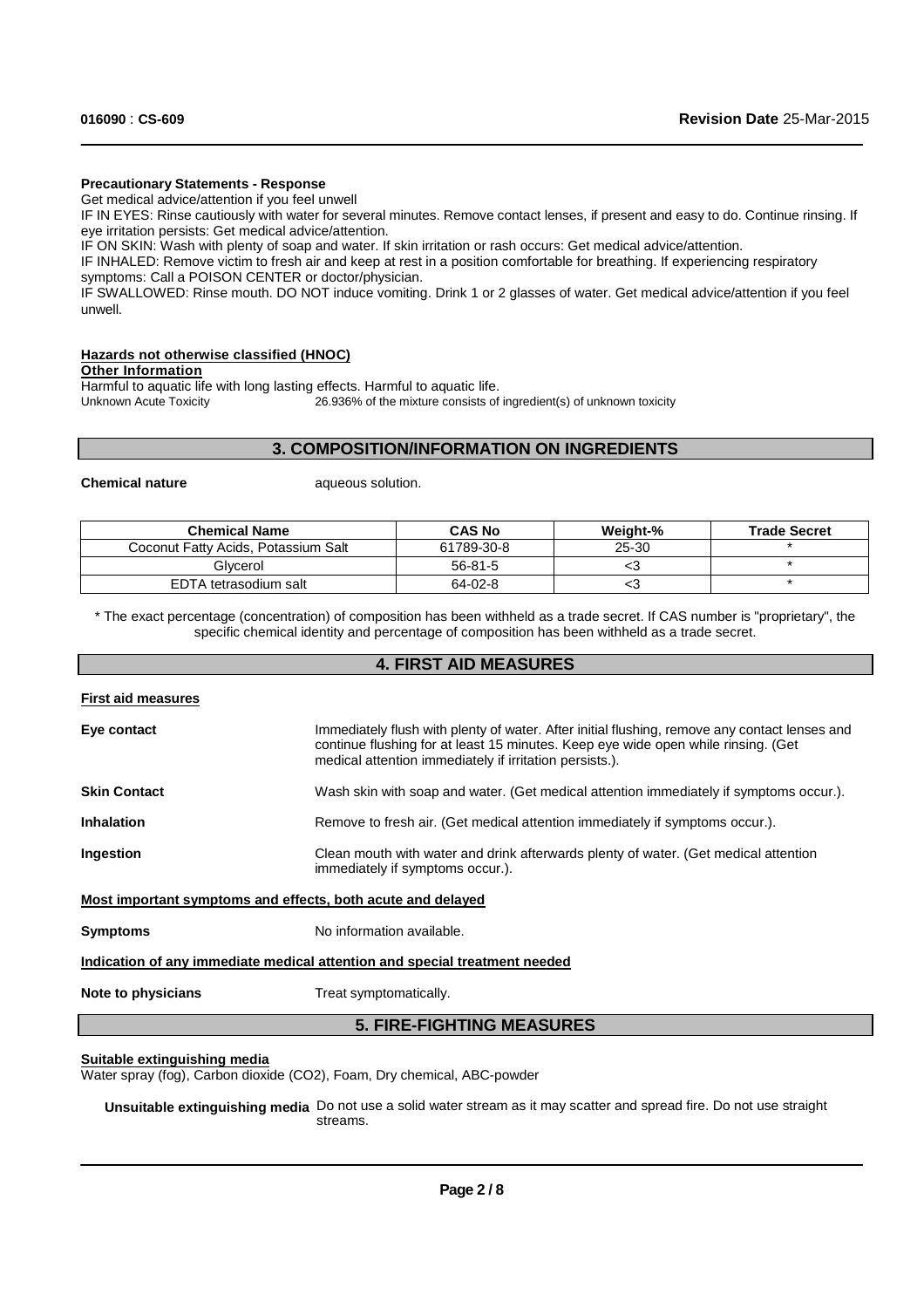### **Specific hazards arising from the chemical**

Thermal decomposition can lead to release of irritating and toxic gases and vapors.

**Hazardous combustion products**Carbon monoxide. Carbon dioxide (CO2). Nitrogen oxides (NOx).

### **Explosion data**

**Sensitivity to Mechanical Impact** None. **Sensitivity to Static Discharge** None.

### **Protective equipment and precautions for firefighters**

As in any fire, wear self-contained breathing apparatus pressure-demand, MSHA/NIOSH (approved or equivalent) and full protective gear.

### **6. ACCIDENTAL RELEASE MEASURES**

### **Personal precautions, protective equipment and emergency procedures**

| <b>Personal precautions</b>                          | Ensure adequate ventilation, especially in confined areas. Use personal protective<br>equipment as required.                                                                                                                                               |
|------------------------------------------------------|------------------------------------------------------------------------------------------------------------------------------------------------------------------------------------------------------------------------------------------------------------|
| <b>Environmental precautions</b>                     |                                                                                                                                                                                                                                                            |
| <b>Environmental precautions</b>                     | See Section 12 for additional ecological information.                                                                                                                                                                                                      |
| Methods and material for containment and cleaning up |                                                                                                                                                                                                                                                            |
| Methods for cleaning up                              | Use personal protective equipment as required. Dam up. Cover liquid spill with sand, earth<br>or other non-combustible absorbent material. Take up mechanically, placing in appropriate<br>containers for disposal. Clean contaminated surface thoroughly. |

# **7. HANDLING AND STORAGE**

### **Precautions for safe handling**

Advice on safe handling **Handle in accordance with good industrial hygiene and safety practice.** 

### **Conditions for safe storage, including any incompatibilities**

**Storage Conditions** Keep containers tightly closed in a dry, cool and well-ventilated place.

**Incompatible materials** Strong oxidizing agents.

# **8. EXPOSURE CONTROLS/PERSONAL PROTECTION**

### **Control parameters**

**Exposure Guidelines** Exposure limits are listed below, if they exist.

| <b>Chemical Name</b> | <b>ACGIH TLV</b> | <b>OSHA PEL</b>                       | <b>NIOSH IDLH</b> | <b>PMC OEL</b> |
|----------------------|------------------|---------------------------------------|-------------------|----------------|
| Glycerol             |                  | TWA: 15 mg/m <sup>3</sup> mist, total |                   |                |
| 56-81-5              |                  | particulate                           |                   |                |
|                      |                  | TWA: 5 mg/m <sup>3</sup> mist,        |                   |                |
|                      |                  | respirable fraction                   |                   |                |
|                      |                  | (vacated) TWA: $10 \text{ mg/m}^3$    |                   |                |
|                      |                  | mist, total particulate               |                   |                |
|                      |                  | (vacated) TWA: $5 \text{ mg/m}^3$     |                   |                |
|                      |                  | mist, respirable fraction             |                   |                |

**Other Information**

Vacated limits revoked by the Court of Appeals decision in AFL-CIO v. OSHA, 965 F.2d 962 (11th Cir., 1992).

# **Appropriate engineering controls**

### **Engineering Controls**

Showers, Eyewash stations, Ventilation systems.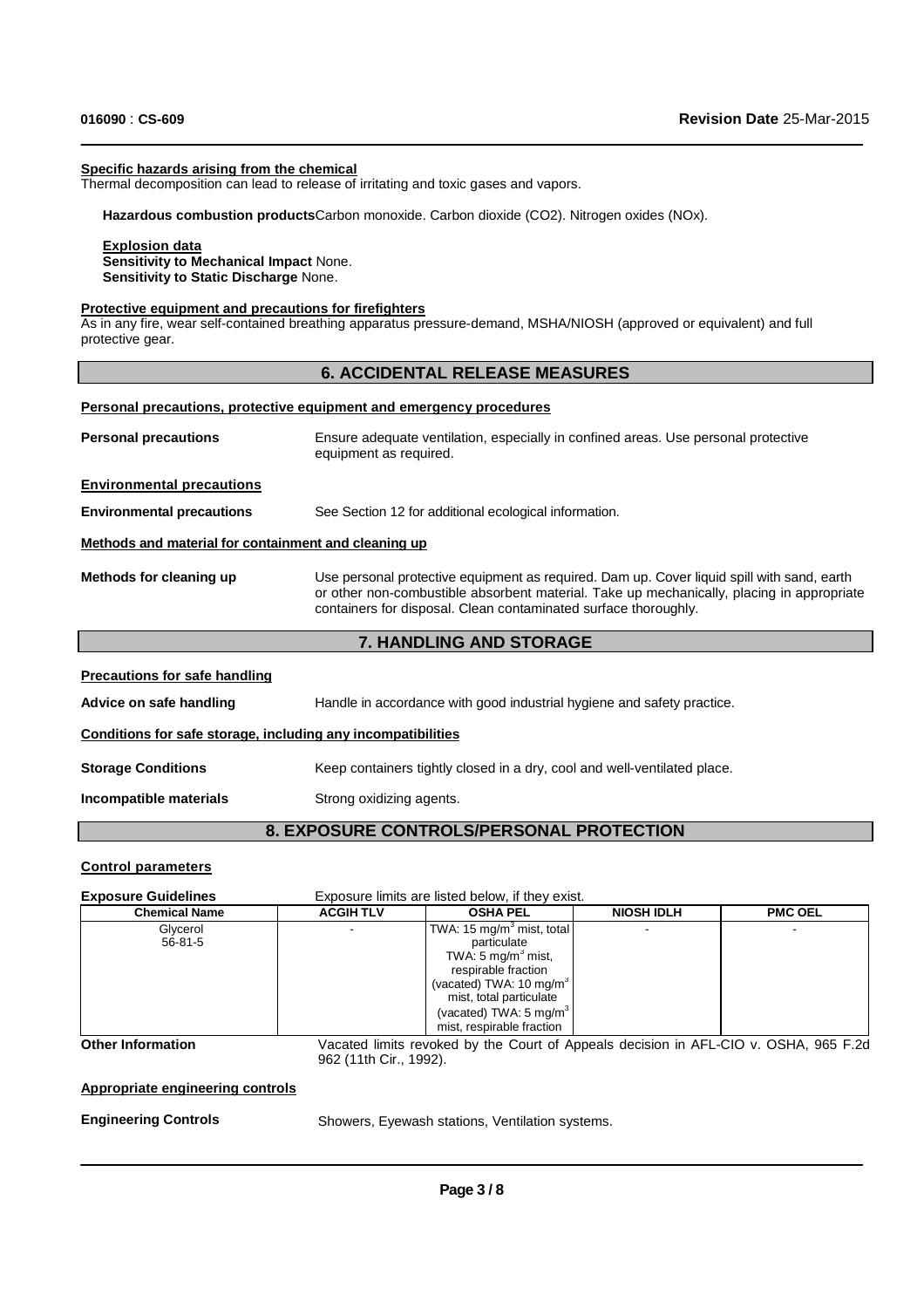# **Individual protection measures, such as personal protective equipment**

| <b>Eye/face protection</b>            | Wear safety glasses with side shields (or goggles).                                                                                                                                                                                                                                                                              |
|---------------------------------------|----------------------------------------------------------------------------------------------------------------------------------------------------------------------------------------------------------------------------------------------------------------------------------------------------------------------------------|
| Skin and body protection              | Wear protective gloves and protective clothing.                                                                                                                                                                                                                                                                                  |
| <b>Respiratory protection</b>         | If exposure limits are exceeded or irritation is experienced, NIOSH/MSHA approved<br>respiratory protection should be worn. Positive-pressure supplied air respirators may be<br>required for high airborne contaminant concentrations. Respiratory protection must be<br>provided in accordance with current local regulations. |
| <b>General Hygiene Considerations</b> | Avoid contact with skin, eyes or clothing. Avoid breathing (dust, vapor, mist, gas). Wash<br>face, hands and any exposed skin thoroughly after handling. Use personal protective<br>equipment as required.                                                                                                                       |

# **9. PHYSICAL AND CHEMICAL PROPERTIES**

# **Information on basic physical and chemical properties**

| <b>Physical state</b>                                                                                  | liquid                                                                                                           |                       |                          |
|--------------------------------------------------------------------------------------------------------|------------------------------------------------------------------------------------------------------------------|-----------------------|--------------------------|
| Appearance                                                                                             | No information available                                                                                         | Odor                  | Slight characteristic    |
| Color                                                                                                  | yellow-orange                                                                                                    | <b>Odor threshold</b> | No information available |
| <b>Property</b>                                                                                        | <b>Values</b>                                                                                                    | Remarks • Method      |                          |
| рH                                                                                                     | No information available                                                                                         |                       |                          |
| <b>Melting point/freezing point</b>                                                                    |                                                                                                                  | Not Applicable        |                          |
| Boiling point / boiling range                                                                          | 100 °C / 212 °F                                                                                                  |                       |                          |
| <b>Flash point</b>                                                                                     | > 100 °C / > 212 °F                                                                                              | Not Applicable        |                          |
| <b>Evaporation rate</b>                                                                                | No information available                                                                                         |                       |                          |
| Flammability (solid, gas)                                                                              | No information available                                                                                         |                       |                          |
| <b>Flammability Limit in Air</b>                                                                       |                                                                                                                  |                       |                          |
| <b>Upper flammability limit:</b>                                                                       | No information available                                                                                         |                       |                          |
| Lower flammability limit:                                                                              | No information available                                                                                         |                       |                          |
| Vapor pressure                                                                                         | No information available                                                                                         |                       |                          |
| Vapor density                                                                                          | No information available                                                                                         |                       |                          |
| <b>Specific Gravity</b>                                                                                | No information available                                                                                         |                       |                          |
| <b>Water solubility</b>                                                                                | Miscible in water                                                                                                |                       |                          |
| Solubility in other solvents                                                                           | No information available                                                                                         |                       |                          |
| <b>Partition coefficient</b>                                                                           | No information available                                                                                         |                       |                          |
| <b>Autoignition temperature</b>                                                                        | No information available                                                                                         |                       |                          |
| <b>Decomposition temperature</b>                                                                       | No information available                                                                                         |                       |                          |
| <b>Kinematic viscosity</b>                                                                             | No information available                                                                                         |                       |                          |
| <b>Dynamic viscosity</b>                                                                               | No information available                                                                                         |                       |                          |
| <b>Explosive properties</b>                                                                            | No information available                                                                                         |                       |                          |
| <b>Oxidizing properties</b>                                                                            | No information available                                                                                         |                       |                          |
| <b>Other Information</b>                                                                               |                                                                                                                  |                       |                          |
| Softening point<br>Molecular weight<br><b>VOC Content (%)</b><br><b>Density</b><br><b>Bulk density</b> | No information available<br>No information available<br>2.6362<br>1.02 $q/cm3$ @ 25C<br>No information available |                       |                          |
|                                                                                                        |                                                                                                                  |                       |                          |

# **10. STABILITY AND REACTIVITY**

# **Reactivity**

No known effects under normal use conditions.

### **Chemical stability** Stable.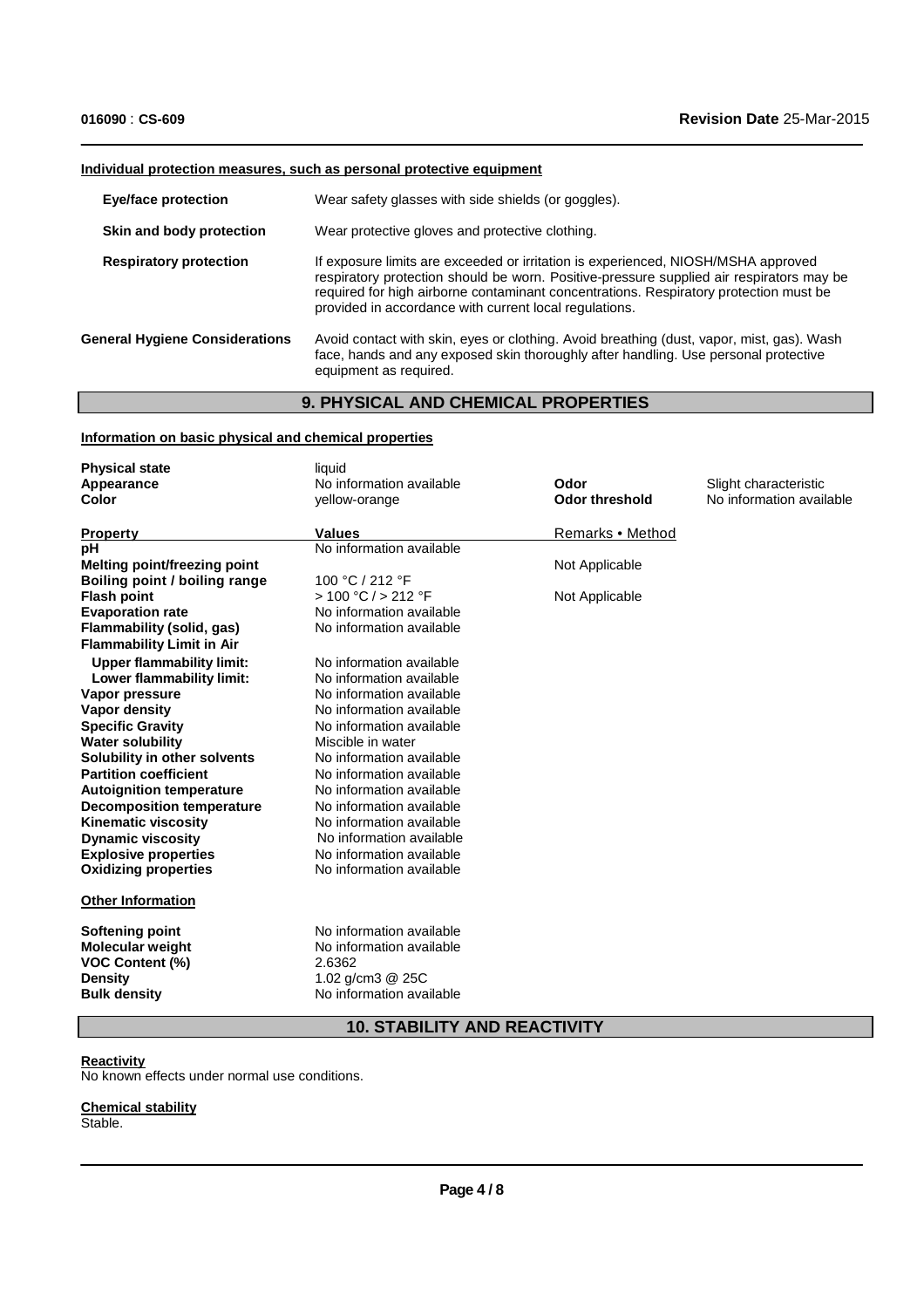### **Possibility of Hazardous Reactions**

None under normal processing.

### **Hazardous polymerization**

Hazardous polymerization does not occur.

# **Conditions to avoid**

None known.

### **Incompatible materials** Strong oxidizing agents.

**Hazardous Decomposition Products**

**Information on likely routes of exposure**

Carbon monoxide, Carbon dioxide (CO2), Nitrogen oxides (NOx).

# 11. TOXICOLOGICAL INFORMATION

| <b>Chemical Name</b>       | Oral LD50          | Dermal LD50                                                                            | <b>Inhalation LC50</b> |  |
|----------------------------|--------------------|----------------------------------------------------------------------------------------|------------------------|--|
| Ingestion                  | No data available. |                                                                                        |                        |  |
| <b>Skin Contact</b>        |                    | Prolonged contact may cause redness and irritation.                                    |                        |  |
| Eye contact                |                    | Avoid contact with eyes. Irritating to eyes.                                           |                        |  |
| <b>Inhalation</b>          |                    | Inhalation of vapors in high concentration may cause irritation of respiratory system. |                        |  |
| <b>Product Information</b> | No data available. |                                                                                        |                        |  |
|                            |                    |                                                                                        |                        |  |

# Glycerol 31000 mg/kg (Rat) > 10 g/kg (Rabbit )

### **Information on toxicological effects**

**Symptoms** No information available.

### **Delayed and immediate effects as well as chronic effects from short and long-term exposure**

| <b>Sensitization</b><br>Germ cell mutagenicity<br>Carcinogenicity | No information available.<br>No information available.<br>This product does not contain any carcinogens or potential carcinogens as listed by OSHA,<br>IARC or NTP. |
|-------------------------------------------------------------------|---------------------------------------------------------------------------------------------------------------------------------------------------------------------|
| <b>Reproductive toxicity</b>                                      | No information available.                                                                                                                                           |
| <b>STOT - single exposure</b>                                     | No information available                                                                                                                                            |
| <b>STOT</b> - repeated exposure                                   | No information available.                                                                                                                                           |
| <b>Target Organ Effects</b>                                       | Eyes, kidney, Respiratory system, Skin.                                                                                                                             |
| <b>Aspiration hazard</b>                                          | No information available.                                                                                                                                           |

### **Numerical measures of toxicity - Product Information**

**Unknown Acute Toxicity** 26.936% of the mixture consists of ingredient(s) of unknown toxicity **The following values are calculated based on chapter 3.1 of the GHS document** . **ATEmix (oral)** 18266 mg/kg **ATEmix (inhalation-dust/mist)** 310.4 mg/l

# **12. ECOLOGICAL INFORMATION**

### **Ecotoxicity**

27.0234% of the mixture consists of components(s) of unknown hazards to the aquatic environment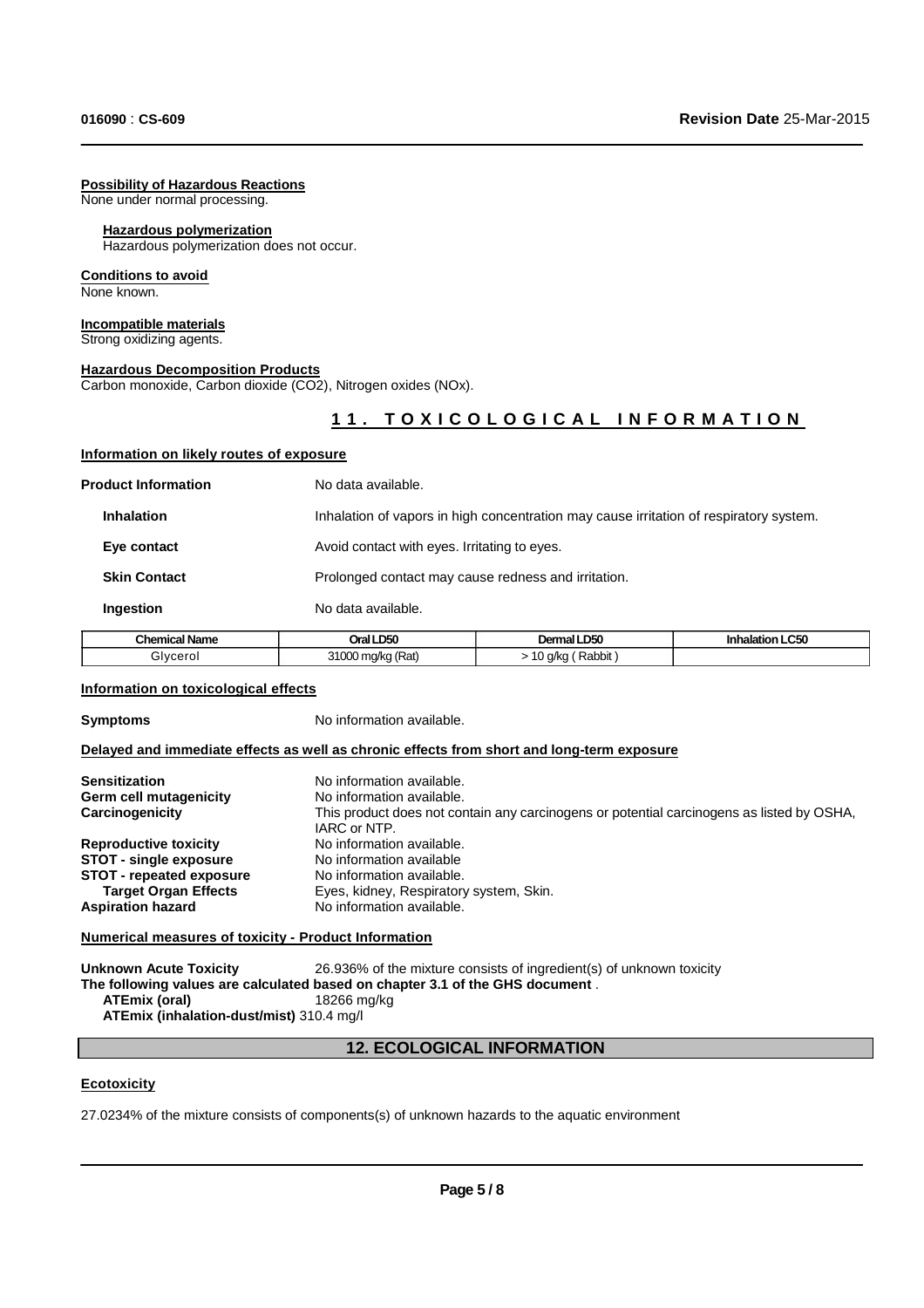# **016090** : **CS-609 Revision Date** 25-Mar-2015

| <b>Chemical Name</b>             | Algae/aquatic plants                            | Fish                                                                                                      | <b>Toxicity to</b><br>microorganisms | Crustacea                            |
|----------------------------------|-------------------------------------------------|-----------------------------------------------------------------------------------------------------------|--------------------------------------|--------------------------------------|
| Glycerol                         |                                                 | 51 - 57: 96 h Oncorhynchus                                                                                |                                      | 500 mg/L                             |
| $56 - 81 - 5$                    |                                                 | mykiss mL/L LC50 static                                                                                   |                                      | 24 h EC50 D. magna                   |
| EDTA tetrasodium salt<br>64-02-8 | 1.01: 72 h Desmodesmus<br>subspicatus mg/L EC50 | 41: 96 h Lepomis<br>macrochirus mg/L LC50<br>static<br>59.8: 96 h Pimephales<br>promelas mg/L LC50 static |                                      | 610: 24 h Daphnia magna<br>mg/L EC50 |

# **Persistence and degradability**

No information available.

# **Bioaccumulation**

No information available.

| <b>Chemical Name</b> | <b>Partition coefficient</b> |
|----------------------|------------------------------|
| Glycerol             | $\overline{z}$               |
| $56 - 81 - 5$        | 1.70                         |

**Other adverse effects** No information available

# **13. DISPOSAL CONSIDERATIONS**

# **Waste treatment methods**

| Disposal of wastes            | Disposal should be in accordance with applicable regional, national and local laws and<br>regulations.                         |
|-------------------------------|--------------------------------------------------------------------------------------------------------------------------------|
| <b>Contaminated packaging</b> | Do not reuse container. Disposal should be in accordance with applicable regional, national<br>and local laws and regulations. |

# **14. TRANSPORT INFORMATION**

| <b>DOT</b>  | Not regulated  |
|-------------|----------------|
| TDG         | Not regulated  |
| <b>IATA</b> | Not regulated. |
| <b>IMDG</b> | Not regulated  |

# **15. REGULATORY INFORMATION**

**All of the components in the product are on the following Inventory lists** The classification and labeling information in this Safety Data Sheet should be viewed as provisional.

# **International Inventories**

| <b>EINECS/ELINCS</b> | <b>Complies or Exempt</b> |
|----------------------|---------------------------|
| <b>TSCA</b>          | Complies                  |
| <b>AICS</b>          | Complies                  |
| <b>DSL/NDSL</b>      | Complies                  |
| <b>ENCS</b>          | Does not comply           |
| <b>KECL</b>          | Complies                  |
| <b>PICCS</b>         | Complies                  |
| <b>IECSC</b>         | Complies                  |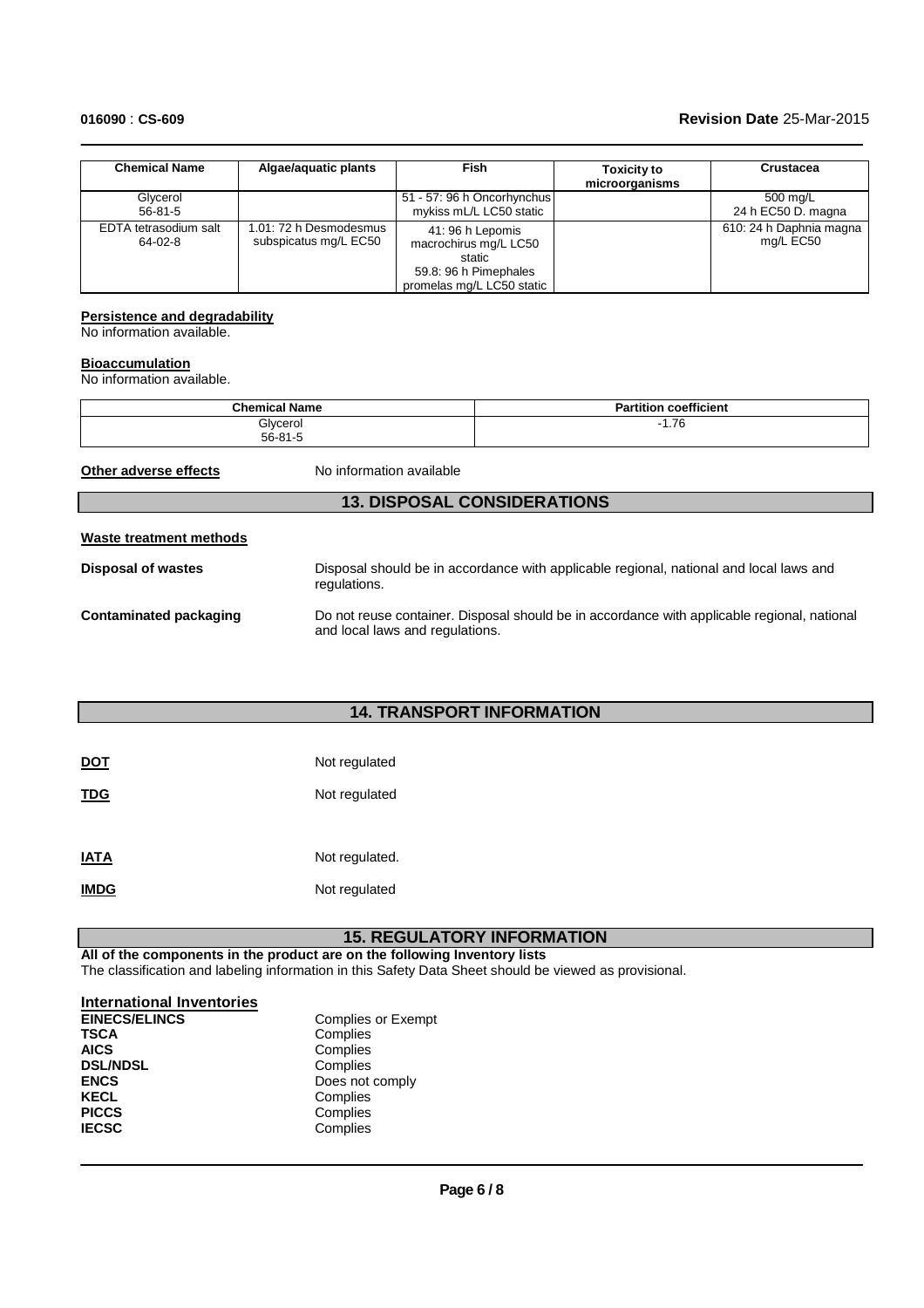**NZIoC** Does not comply

# **Legend:**

**TSCA** - United States Toxic Substances Control Act Section 8(b) Inventory **DSL/NDSL** - Canadian Domestic Substances List/Non-Domestic Substances List **EINECS/ELINCS** - European Inventory of Existing Chemical Substances/European List of Notified Chemical Substances **ENCS** - Japan Existing and New Chemical Substances **IECSC** - China Inventory of Existing Chemical Substances **KECL** - Korean Existing and Evaluated Chemical Substances **PICCS** - Philippines Inventory of Chemicals and Chemical Substances **AICS** - Australian Inventory of Chemical Substances **NZIoC** - New Zealand Inventory of Chemicals

## **US Federal Regulations**

## **SARA 313**

Section 313 of Title III of the Superfund Amendments and Reauthorization Act of 1986 (SARA). Any Substance regulated Title 40 of the Code of Federal Regulations, Part 372 is listed below, if it exists.

| SARA 311/312 Hazard Categories    |    |
|-----------------------------------|----|
| Acute health hazard               | N٥ |
| <b>Chronic Health Hazard</b>      | No |
| Fire hazard                       | No |
| Sudden release of pressure hazard | Nο |
| <b>Reactive Hazard</b>            | Nο |

### **CWA (Clean Water Act)**

Any Substance regulated as a pollutant pursuant to the Clean Water Act (40 CFR 122.21 and 40 CFR 122.42) is listed below, if it exists.

### **CERCLA**

Any Substance regulated as a hazardous substance under the Comprehensive Environmental Response Compensation and Liability Act (CERCLA) (40 CFR 302) is listed below, if it exists.

### **US State Regulations**

### **California Proposition 65**

This product does not contain any Proposition 65 chemicals

### **U.S. State Right-to-Know Regulations**

| <b>Chemical Name</b>      | <b>New Jersey</b> | Massachusetts | Pennsylvania |
|---------------------------|-------------------|---------------|--------------|
| Glycerol<br>$56 - 81 - 5$ |                   |               |              |

### **U.S. EPA Label Information**

**EPA Pesticide Registration Number** Not Applicable

| <b>16. OTHER INFORMATION</b>                     |                         |                       |                           |                                                     |  |  |
|--------------------------------------------------|-------------------------|-----------------------|---------------------------|-----------------------------------------------------|--|--|
| <b>NFPA</b>                                      | <b>Health hazards 1</b> | <b>Flammability 1</b> | <b>Instability 0</b>      | <b>Physical and Chemical</b><br><b>Properties -</b> |  |  |
| <b>HMIS</b>                                      | <b>Health hazards 1</b> | <b>Flammability 1</b> | <b>Physical hazards 0</b> | Personal protection X                               |  |  |
| <b>Prepared By</b>                               | <b>PMC Group</b>        |                       |                           |                                                     |  |  |
| <b>Issue Date</b>                                | 25-Mar-2015             |                       |                           |                                                     |  |  |
| <b>Revision Date</b>                             | 25-Mar-2015             |                       |                           |                                                     |  |  |
| <b>Revision Note</b><br>No information available |                         |                       |                           |                                                     |  |  |